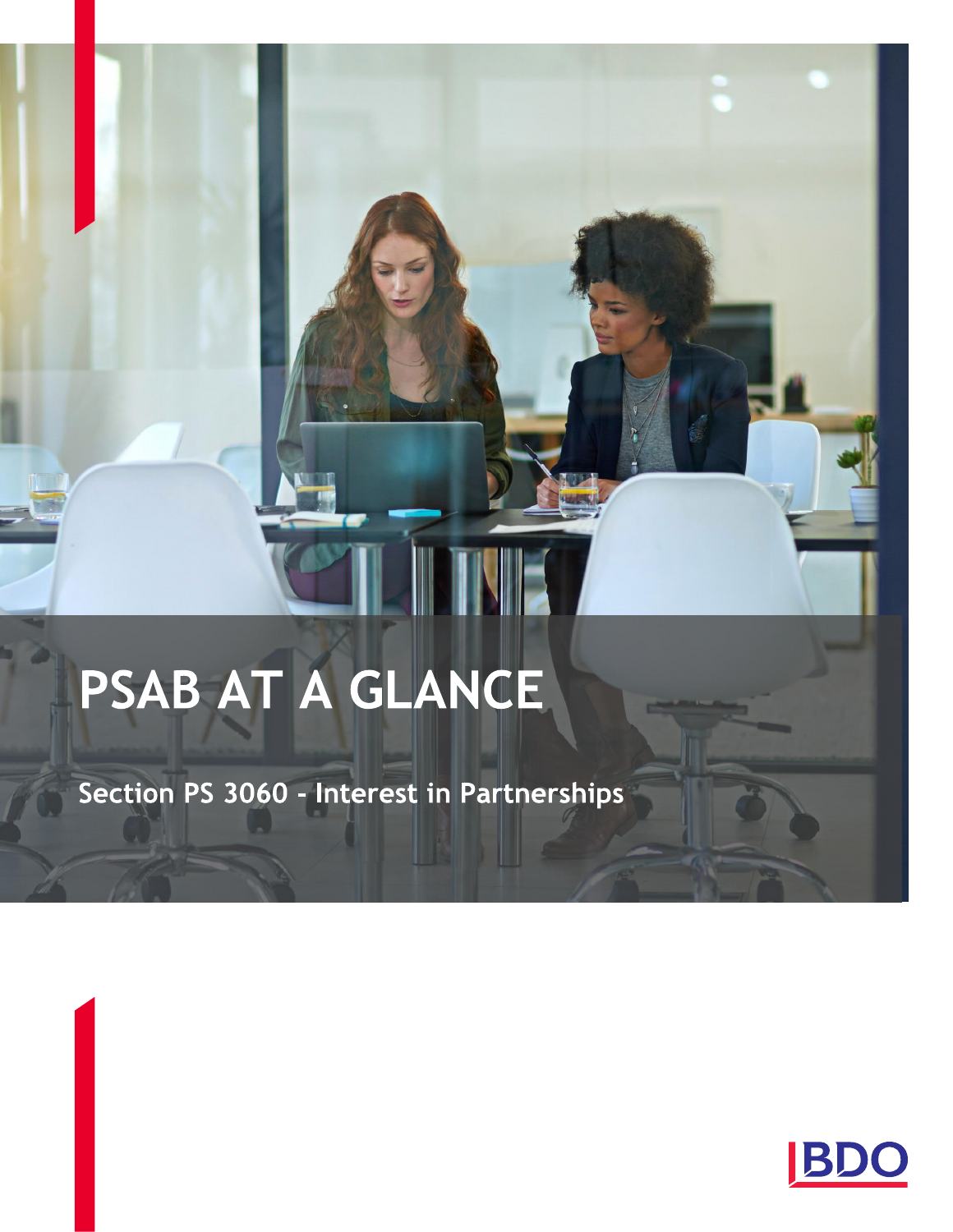## **Section PS 3060 –** *Interest in Partnerships*

- · A partnership is not a government organization but is a contractual arrangement between a public sector entity and a party / parties outside of the reporting entity<sup>1</sup> that has all of the following characteristics:
	- · The partners cooperate toward achieving significant clearly defined common goals;
	- · The partners make a financial investment in the partnership;
- · The partners share control of decisions related to the financial and operating policies of the partnership on an ongoing basis; and
- · The partners share, on an equitable basis, the significant risks and benefits associated with the operations of the partnership.
- · The contractual arrangement establishes that the parties have shared control over the partnership, regardless of the difference in their ownership interest. Nevertheless, overall, there must be an equitable relationship between the financial investment of the public sector entity in the partnership, the extent of control it is able to exercise over the activities of the partnership, and the risks and benefits that accrue to the public sector entity from the partnership.
- · Refer to paragraphs PS 3060.11-.22 for more guidance on the elements of a partnership.
- There are three ways a partnership may be structured:
- · Operations under shared control (refer to paragraphs PS 3060.23-.25 for more guidance);
- · Assets under shared control (refer to paragraph PS 3060.26 for more guidance); or
- · Organizations under shared control (refer to paragraphs PS 3060.27-.28 for more guidance).

### **ACCOUNTING FOR THE PUBLIC SECTOR ENTITY'S INTEREST**

#### **PARTNERSHIPS OTHER THAN A BUSINESS PARTNERSHIP**

- · A public sector entity's financial statements must recognize the public sector entity's interest in partnerships, excluding business partnerships, using the proportionate consolidation method.
	- · Under the **proportionate consolidation method**, a public sector entity's pro rata share of each of the assets, liabilities, revenues and expenses that are subject to shared control is combined on a line-by-line basis with similar items in the public sector entity's financial statements. Refer to paragraph .06 in Section PS 2510, *Additional Areas of Consolidation*, for additional guidance on applying the proportionate consolidation method.

#### **BUSINESS PARTNERSHIP**

· Must be accounted for by the modified equity method<sup>2</sup> applied using the public sector entity's share of the business partnership.

### **CHANGE IN CIRCUMSTANCES**

- · A change in circumstances may affect the valuation of the public sector entity's interest in the partnership and could require a write-down.
- · A change in circumstances could also affect whether the arrangement would continue to be treated as a partnership.
- · If the sharing of control, risks and benefits changes to such an extent that the arrangement no longer meets the definition of a partnership the public sector entity's interest would be accounted for in accordance with the guidance in Section PS 1300, *Government Reporting Entity*, or other relevant Public Sector Accounting Standards or Guidelines<sup>3</sup> .
- · If the circumstances change so that the arrangement no longer meets the definition of a business partnership in paragraph PS 3060.07, a change in status of the business partnership would be required.
- · A change in accounting treatment that is brought about by events or transactions which reflect a difference in substance from those previously occurring would not be considered a change in accounting policy or classification as set out in Section PS 2120, *Accounting Changes*, and thus the change would not be applied retroactively. However, the change in accounting treatment, the underlying reasons for the change and the financial effects of the change must be disclosed in the public sector entity's financial statements.

<sup>1</sup> The definition captures a partnership between two or more government organizations under the same parent government reporting entity as the reporting entity referred to in the definition is either of the government organizations that are parties to the contractual arrangement, not the ultimate parent government reporting entity. Additionally, in an arrangement where government employees jointly manage an employee benefit program (e.g., a pension plan) with the government, the employees are not considered to be parties outside of the financial reporting entity for the purposes of applying the definition of a partnership.

2 Refer to our publication PSAB AT A GLANCE: Section PS 3070 – *Investments in Government Business Enterprises* for more information on the modified equity method.

<sup>3</sup> When the arrangement no longer meets the definition of a partnership, Section PS 2500, Basic Principles of Consolidation, Section PS 2510, Additional Areas of Consolidation, Section PS 3041, Portfolio Investments, and

#### 3450, *Financial Instruments,* may also provide relevant guidance.

#### **PARTNERSHIP BUSINESS PARTNERSHIP**

- · A partnership that has all of the following characteristics:
	- · It is a separate legal entity with the power to contract in its own name and that can sue and be sued;
	- · It has been delegated the financial and operational authority to carry on a business;
	- · It sells goods and services to individuals and organizations other than the partners as its principal activity; and
	- · It can, in the normal course of its operations, maintain its operations and meet its liabilities from revenues received from sources other than the partners.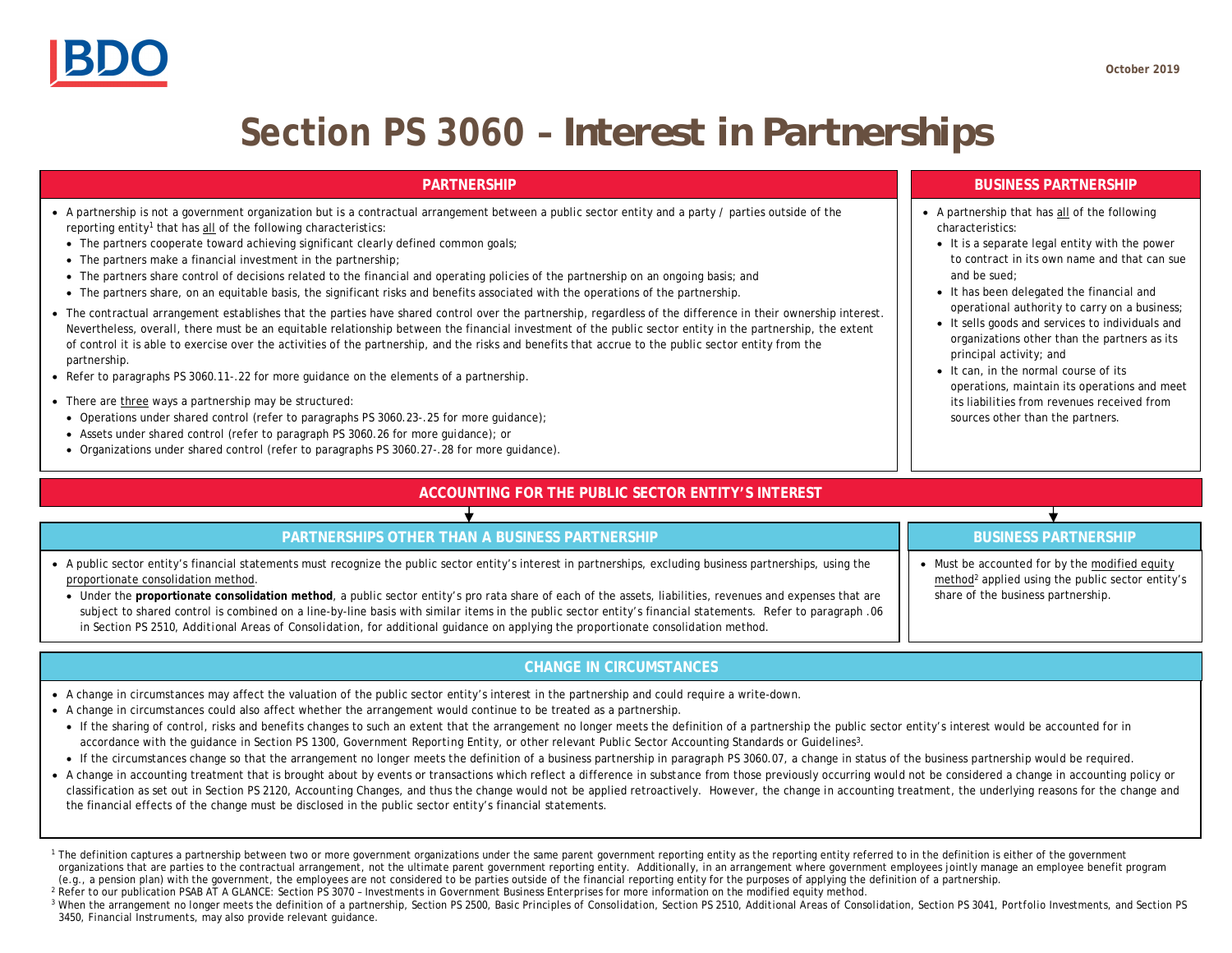

#### **ACCOUNTING FOR INVESTMENTS OF ASSETS**

- When a public sector entity invests assets in a partnership and receives an interest in the partnership in exchange, any loss that occurs must be recognized at the time of the initial investment in the Statement of Operations.
- When a public sector entity invests assets in a partnership and receives an interest in the partnership in exchange, any gain that occurs must be reported in the public sector entity's financial statements as a deferred gain at the time of the initial investment only to the extent of the interest of the other non-related partners.
- · When a partnership, other than a business partnership, is dissolved, any deferred gain related to the assets invested by the public sector entity must be recognized as revenue.
- · For a business partnership:
	- · Any deferred gain related to the assets invested by the public sector entity must be amortized to net operating results in a rational and systematic manner over the life of the invested assets.
	- · If the invested assets are non-depreciable, the deferred gain must be amortized to net operating results on a basis appropriate to the expected revenue or service to be obtained from their use by the business partnership.
	- · When the invested assets are disposed of to an independent third party by the business partnership, any unamortized portion of the deferred gain must be recognized as revenue at that time.
- · **Reporting tangible capital assets**
	- · When tangible capital assets are invested in a partnership, other than a business partnership, the public sector entity must report the assets as follows:
	- The public sector entity must treat the other non-related partners' share of assets invested by the public sector entity as disposals (refer to paragraph PS 3060.53 for more quidance); and
	- · The public sector entity's share of assets invested by the other non-related partners must be treated as purchases by the public sector entity in accordance with the relevant standards in Sections PS 1201, *Financial Statement Presentation,* and PS 3150, *Tangible Capital Assets* (refer to paragraph PS 3060.54 for more guidance)*.*

#### **PRESENTATION**

· Deferred gains arising from the public sector entity's investment of assets in a partnership must be reported with liabilities in the public sector entity's Statement of Financial Position.